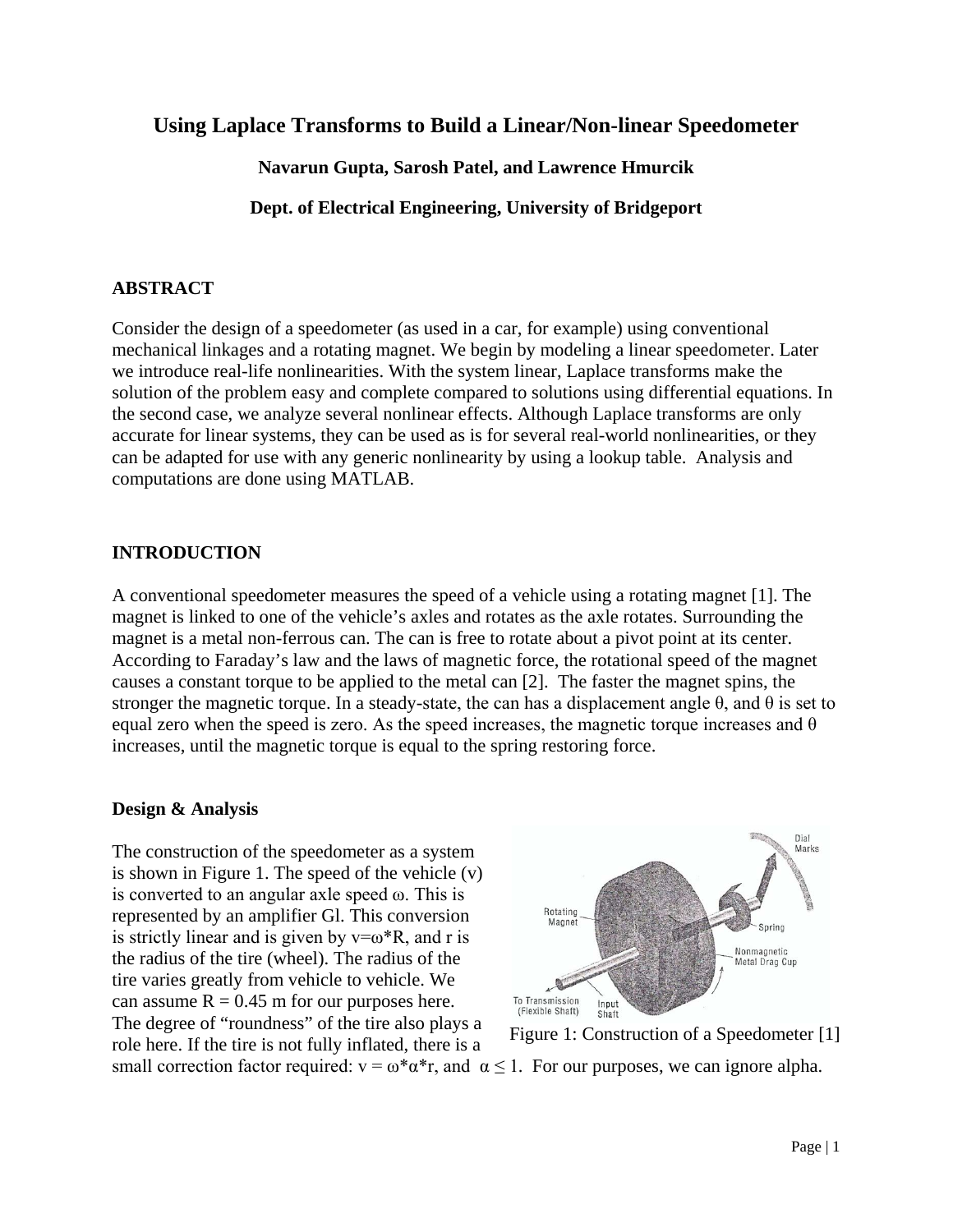$$
V \xrightarrow{\frac{1}{R}} W \xrightarrow{\text{Time } \text{Lag}} W_R \longrightarrow T \xrightarrow{G} \Theta
$$

The turning axle is coupled by mechanical linkage (gears usually) to a permanent magnet which rotates. The rotational speed of the magnet is  $\omega_R$ . If the linkage is perfect, then  $\omega = \omega_R$ . In reallife, there is usually a time delay  $(\tau)$  involved.

$$
W_R|_{s=0} = W|_{s\to 0}
$$
  
 
$$
W_R = W \cdot \frac{1}{1+s\tau} \text{ where } \tau = 2.4 \text{ m sec}
$$
  
 Let  $= \frac{1}{s}$ , then we have  $W_R = \frac{1}{s} \cdot \frac{1}{1+s\tau} = \frac{1}{s} - \frac{1}{s+1/\tau}$ 

Converting to the time domain, we have  $\omega_R(t)$  =  $1 - e^{-t/\tau}$ 



Figure 2: Step response to the system

We also know that the torque  $\tau = I\ddot{\theta} + b\dot{\theta} + k\theta$ 

In s-domain we get  $T = (Is<sup>2</sup> + bs + k) \Theta$ 

$$
G = \frac{\Theta}{T} = \frac{1}{Js^2 + bs + k}
$$

The above equation, is in a general form that can be adapted to varying inputs and changing coefficients.

Where 
$$
J = mR^2 = (0.002)(0.45)^2 = 4.05 * 10^{-4}
$$
 and  $k = \frac{\Delta F}{\Delta \theta} = \frac{0.002 * 9.81}{\pi} = 6.25 * 10^{-3}$   
\n
$$
\Theta = \frac{T}{4.05 * 10^{-4} * s^2 + bs + 6.25 * 10^{-3}}
$$

Solving the equation gives us an over-damped, under-damped, or critically damped response for the output relative to the input. At this point, we make an assumption based on the workings of a real speedometer: we assume the response is critically damped. In other words, when we change speed in our car, the dial on the speedometer changes to the new setting without overshooting the next speed marking.

Let us assume that T is a unit step function. In order of the two poles  $P_1, P_2$  to be real

$$
6.1 * 10^6 * b^2 - 61.72 > 0 \Rightarrow b > 3.2 * 10^{-3}
$$

The time taken for the speedometer needle to rise from 0 to 20 mph is approximately 2.5secs

 $\therefore$  5 $\tau$  = 2.5  $\Rightarrow$   $\tau$  = 0.5 We have the poles  $P_1, P_2$ 

$$
P_{1,} = \frac{-2.47 \times 10^{3} - \sqrt{6.1 \times 10^{6} \times b^{2} - 61.72}}{2}
$$
 and 
$$
P_{2,} = \frac{-2.47 \times 10^{3} + \sqrt{6.1 \times 10^{6} \times b^{2} - 61.72}}{2}
$$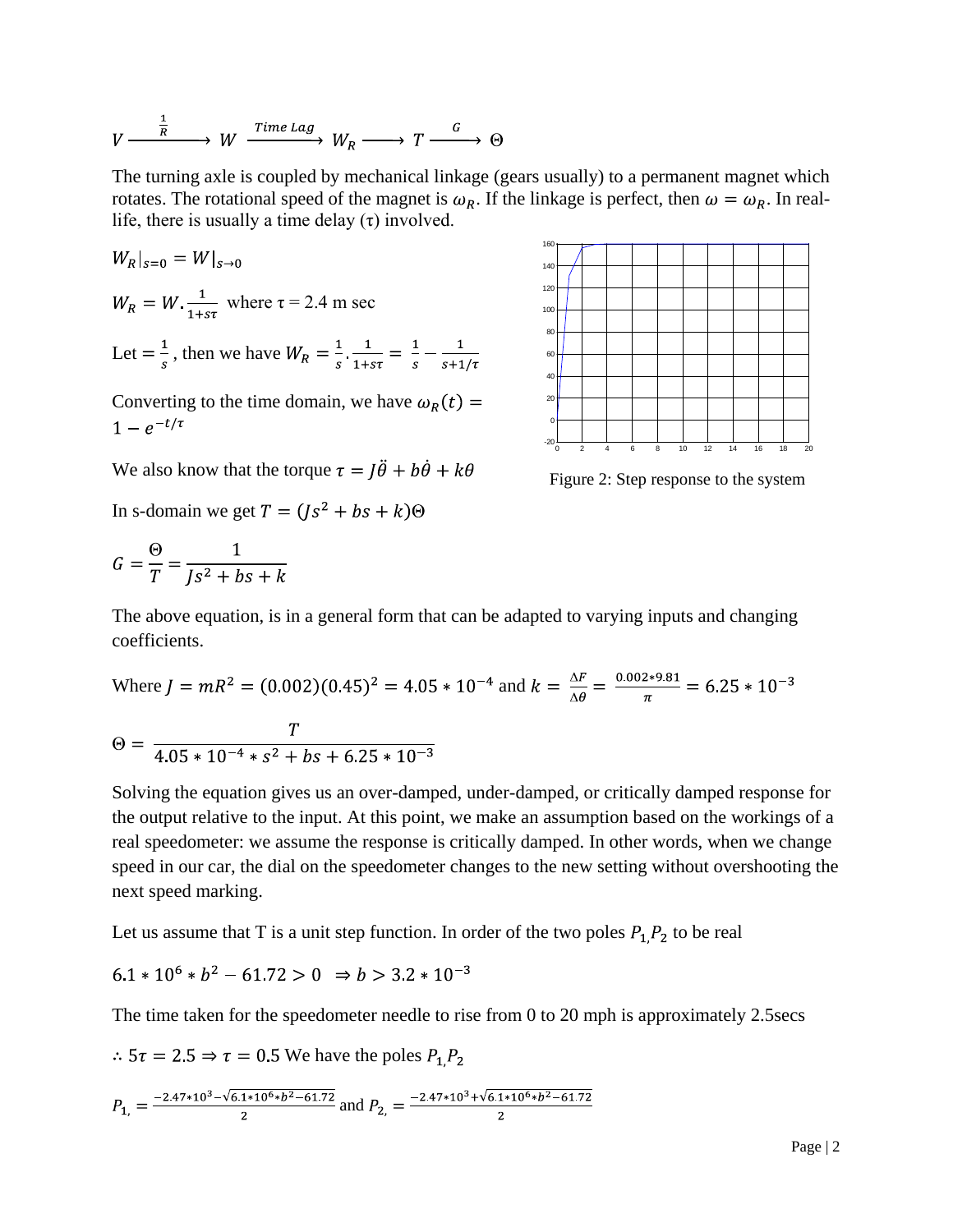$\therefore$   $|P_1|$  <  $|P_2|$  Hence  $P_1$  has the larger time constant

$$
\tau = \frac{1}{P_1} = 0.5 \Rightarrow b = 3.93 \times 10^{-3}
$$
  

$$
\therefore \Theta = \frac{1}{s(4.05 \times 10^{-4} \times s^2 + 3.93 \times 10^{-3} \times s + 6.25 \times 10^{-3})} \text{ where } T = \frac{1}{s}
$$

Note: using a step change in velocity is non-realistic. However, it keeps the total function of the speedometer linear. We will explore the more realistic nonlinear case later.

Converting to time domain we get  $\theta = 160 - 216.3 * e^{-2t} + 56.3 * e^{-7.7t}$ 

Figure 1 shows the how the displacement of the needle  $\theta$  varies when the torque T is applied as a step function. Hence it is observed that  $\theta$  quickly climbs to a maximum value and settles there. Hence it can be said that  $\theta$  tracks the torque T.

**Case 1A: Torque linearly proportional to Speed** – In the simplest case the rotation of the magnet is linearly proportional to the torque.



To test the above equation we can check that when V = 20 mph; it is expected that  $\theta = \pi/6$  and  $V = \frac{20}{s}$ .

In the graph shown in Figure 3, we have assumed that the Torque on the magnet was linearly proportional to the speed. Hence when a speed of 20 mph is applied it is expected that the angle of displacement of the speedometer needle  $\theta = \pi/6$  which can be noted from the graph. Hence the equation developed is accurate, at least in the linear case.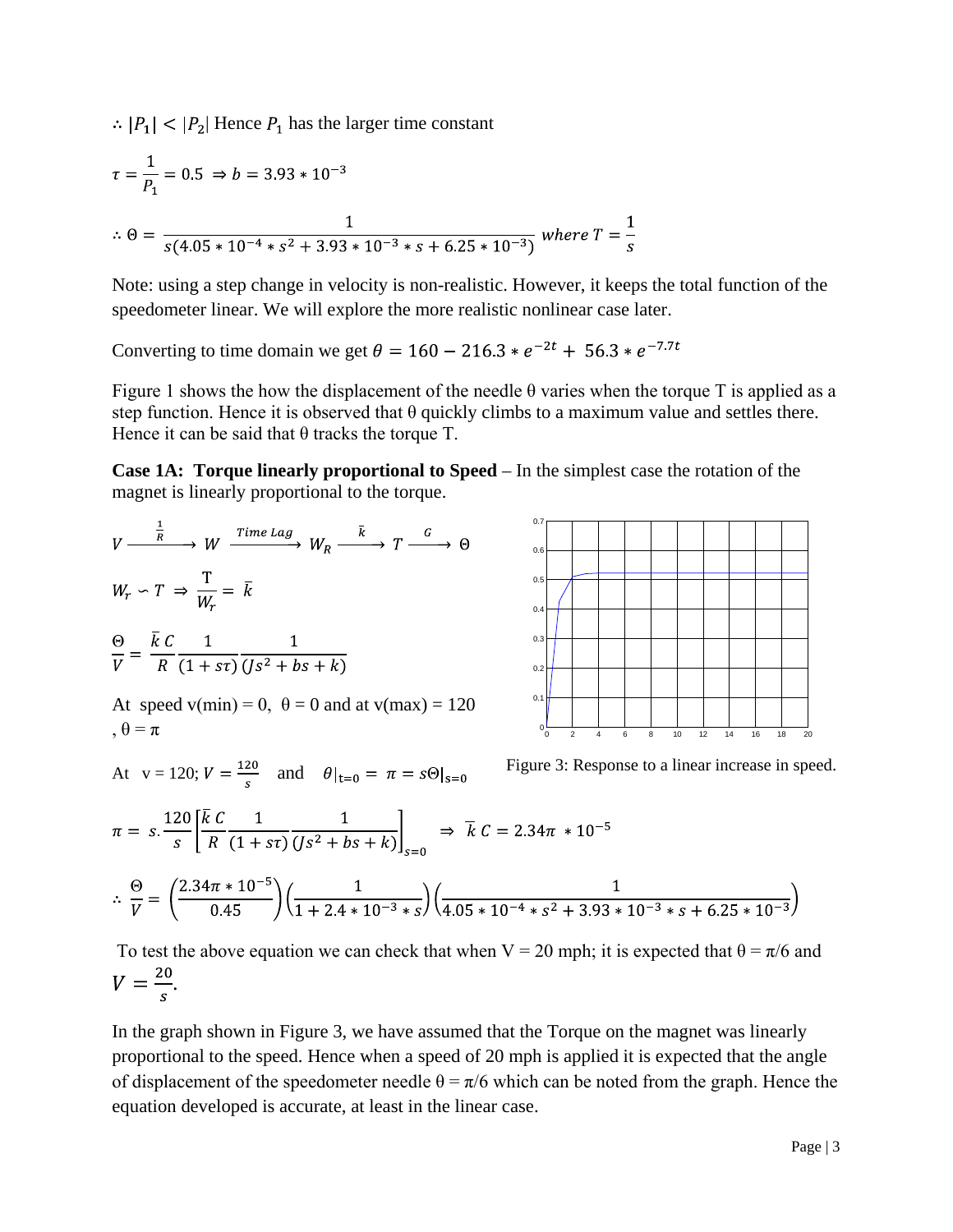Steady state error  $(e_{ss}) = r_{\infty} - y_{\infty}$ 

$$
(e_{ss}) = r_{\infty} - y_{\infty} = \frac{\pi}{6} - 0.523 \Rightarrow 0.11\%
$$

The equation produces very accurate results with a steady state error of less than 0.1%.

**Case 1B: Exponential increase in Speed.** Unlike in the previous case where the input speed was modeled as a ramp input, but in reality the speed increases exponentially and hence can be represented by the equation.

$$
v = v_0 \left( 1 - e^{-t/x} \right)
$$

If the final speed is say  $V = 20$  mph, then it takes 45 seconds for the needle to climb from 0 to 20 mph. Then  $x = 0.9$ 

$$
\therefore v = 20 \left( 1 - e^{-t/0.9} \right) \text{ and in the s - domain we have } V = \frac{20}{s} - \frac{20}{s + t/0.9}
$$
  

$$
\Theta = \left( \frac{2.34\pi \times 10^{-5}}{0.45} \right) \left( \frac{1}{1 + 2.4 \times 10^{-3} \times s} \right) \left( \frac{1}{4.05 \times 10^{-4} \times s^2 + 3.93 \times 10^{-3} \times s + 6.25 \times 10^{-3}} \right) \left( \frac{20}{s} - \frac{20}{s + t/0.9} \right)
$$

Steady state error  $(e_{ss}) = r_{\infty} - y_{\infty}$ 

$$
(e_{ss}) = r_{\infty} - y_{\infty} = \frac{\pi}{6} - 0.523 \Rightarrow 0.11\%
$$





Figure 4: Response to an exponential increase in Speed

Figure 5: Comparison between case 1A and 1B

Figure 4 graph shows a more realistic increase in Speed (v) to 20 mph. accordingly, we see that the increase in displacement of the needle  $\theta$  more gradual as it levels of at  $\pi/6$ , when compared to the previous case.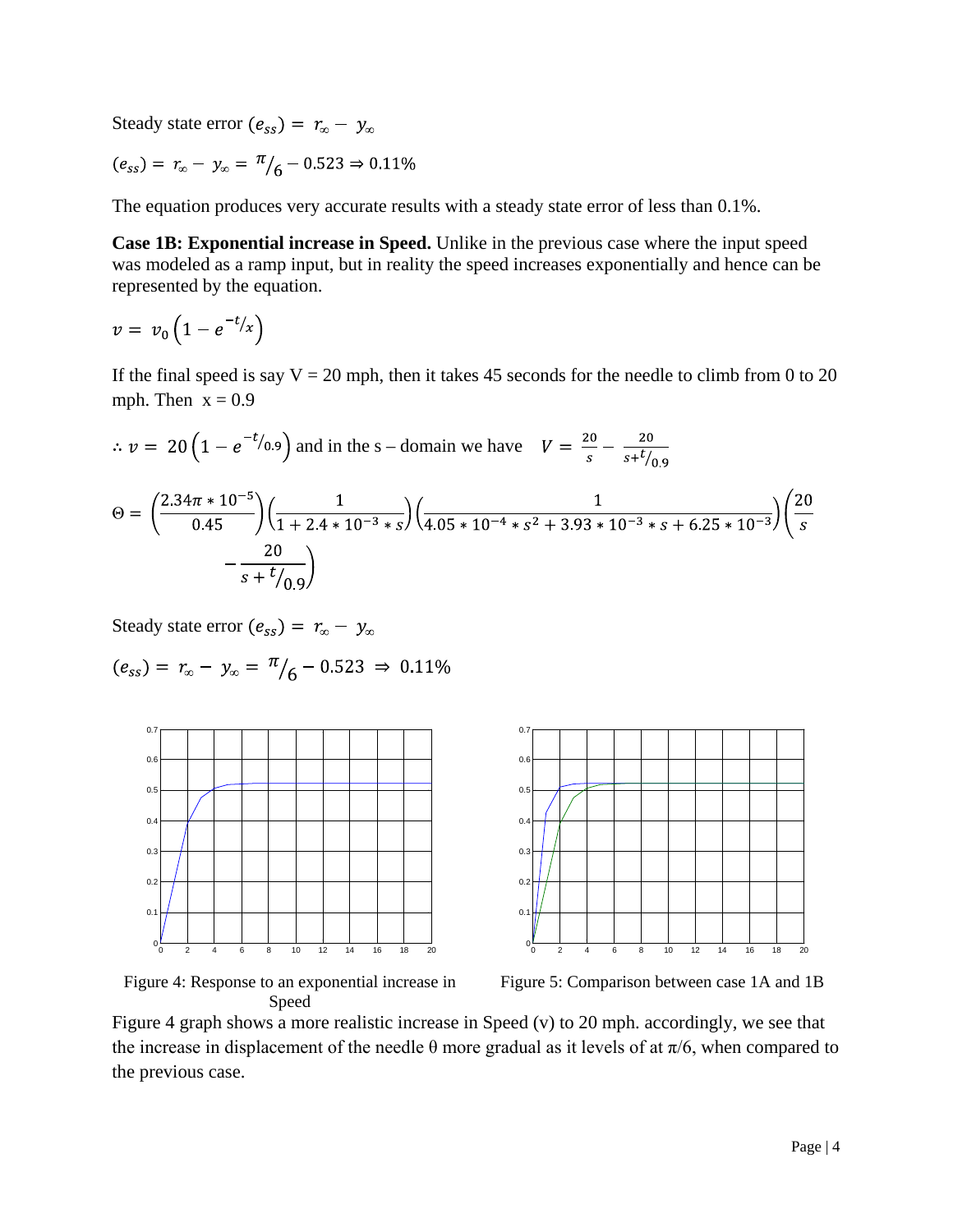The figure 5 plot shows by how much the gradual increase in v lags when compared to the first case. The rate of change of  $\theta$  is much less in curve-2 than in curve-1. As  $t \to \infty$  they both settle at  $\pi/6$  as V also settles at 20 mph.

**Case 1C:** Jerking Forward – Jerking forward is defined in its technical sense as the change in acceleration with time. Hence acceleration (a)  $\neq$  constant.

Let = 
$$
a_0 t
$$
; we also know that  $a = \frac{dv}{dt}$   
\n
$$
\therefore \frac{dv}{dt} = a_0 t \implies v = \frac{1}{2} a_0 t^2 + a
$$

It is known that  $v|_{t=0} = 0 \Rightarrow a = 0$ . Hence we will derive the necessary jerk motion equation is now.

$$
v = At^2
$$

The function is clipped at t = 3 sec  $\therefore$  5  $\tau$  = 3  $\Rightarrow \tau = \frac{3}{5}$  = 0.6

$$
V = (-20 + At^2)e^{-t/\tau} + V_{\infty}
$$

Now we have  $V_{\infty} = 20$  and  $V_{t=3} = 0.9 * 20 = 18$ . Substituting in the above equation we get A = -30.76

$$
\therefore V = (-20 - 30.76t^2)e^{-t/\tau} + V_{\infty}
$$

The equation for the 'jerking' motion is  $v(t) = 20 - (30.76t^2 + 20)e^{-t/0.6t}$ 

Converting to s-domain, we have  $V = \frac{20}{s} - \frac{20}{s + \frac{5}{3}} - \frac{61.52}{(s + \frac{5}{3})^3}$ 

We know that;

$$
\frac{\Theta}{V} = \frac{\overline{k} C}{R} \frac{1}{(1 + s\tau)} \frac{1}{(Js^2 + bs + k)}
$$
  
\n
$$
\Theta = \left(\frac{2.34\pi * 10^{-5}}{0.45}\right) \left(\frac{1}{1 + 2.4 * 10^{-3} * s}\right) \left(\frac{1}{4.05 * 10^{-4} * s^2 + 3.93 * 10^{-3} * s + 6.25 * 10^{-3}}\right) \left(\frac{20}{s} - \frac{20}{s + 1.67} - \frac{61.52}{(s + 1.67)^3}\right)
$$

 $\therefore \Theta = 0.523 + 117.2e^{-2t} - 0.072e^{-7.7t} + 1.9 * 10^{-7}e^{-416.7t} - (6.12t^2 + 38.3t - 117.7)e^{-1.67t}$ Steady state error  $(e_{ss}) = r_{\infty} - y_{\infty}$  $(e_{ss}) = r_{\infty} - y_{\infty} = \frac{\pi}{6} - 0.523 = 0.11\%$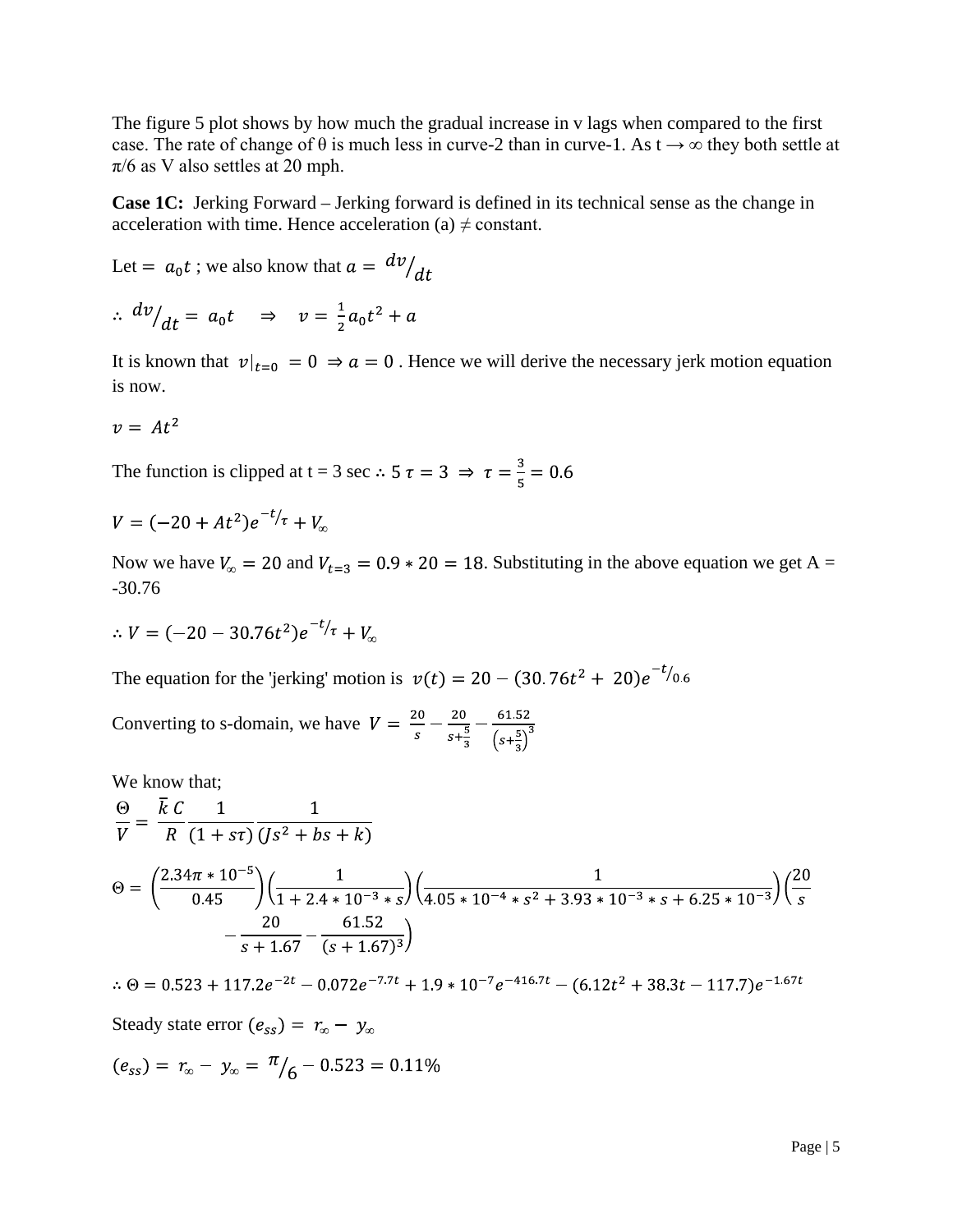

As  $t \to \infty$  it si observed in Figure 6 that  $\theta \to \pi/6$  as was expected.

In figure 7, when t is small, V is based on the 'jerking' motion. From the graph it can be observed that  $dv/dt$  changes thrice before settling at  $\pi/6$ . The jerks, changes in acceleration can be clearly seen in the graph.

**Case 2: Quadratic Torque.** In this case we assume that the torque is quadratic in relation to the speed.

Let the quadratic torque be 'n' and  $\mathcal{L}(n) = T$ 

Assume 
$$
n = w_R k_1 + k_2 w_r^2
$$
 where  $k_1 = 8$  and  $k_2 = 0.2$ 

$$
T = k_1 W_R + k_2 \mathcal{L} W_R^2
$$

And  $\frac{W_R}{V} = \frac{1}{R} \left( \frac{1}{1 + s\tau} \right)$ 

We have  $v = v_0 \left(1 - e^{-t/0.6}\right)$ ; at  $t = 0$ ,  $v = 0$  and  $t = \infty$ ,  $v = v_0 = 20$  mph

$$
W_R = \frac{20}{0.45} \left( \frac{1}{1 + s * 2.4 * 10^{-3}} \right) \left( \frac{1}{s} - \frac{1}{s + 1.67} \right) \Rightarrow w_R(t) = 44.4 + 0.178e^{-416.7t} - 44.6e^{-1.67t}
$$
  
\n
$$
\therefore \frac{n}{k_1} = (44.4 + 0.178e^{-416.7t} - 44.6e^{-1.67t}) + \frac{1}{40} (44.4 + 0.178e^{-416.7t} - 44.6e^{-1.67t})^2
$$
  
\n
$$
\Rightarrow \frac{T}{k_1} = \frac{93.7}{s} + \frac{0.573}{s + 416.7} - \frac{143.6}{s + 1.33} - \frac{0.2}{s + 418.4} + \frac{7.9 * 10^{-4}}{s + 833.4} + \frac{49.73}{s + 3.33}
$$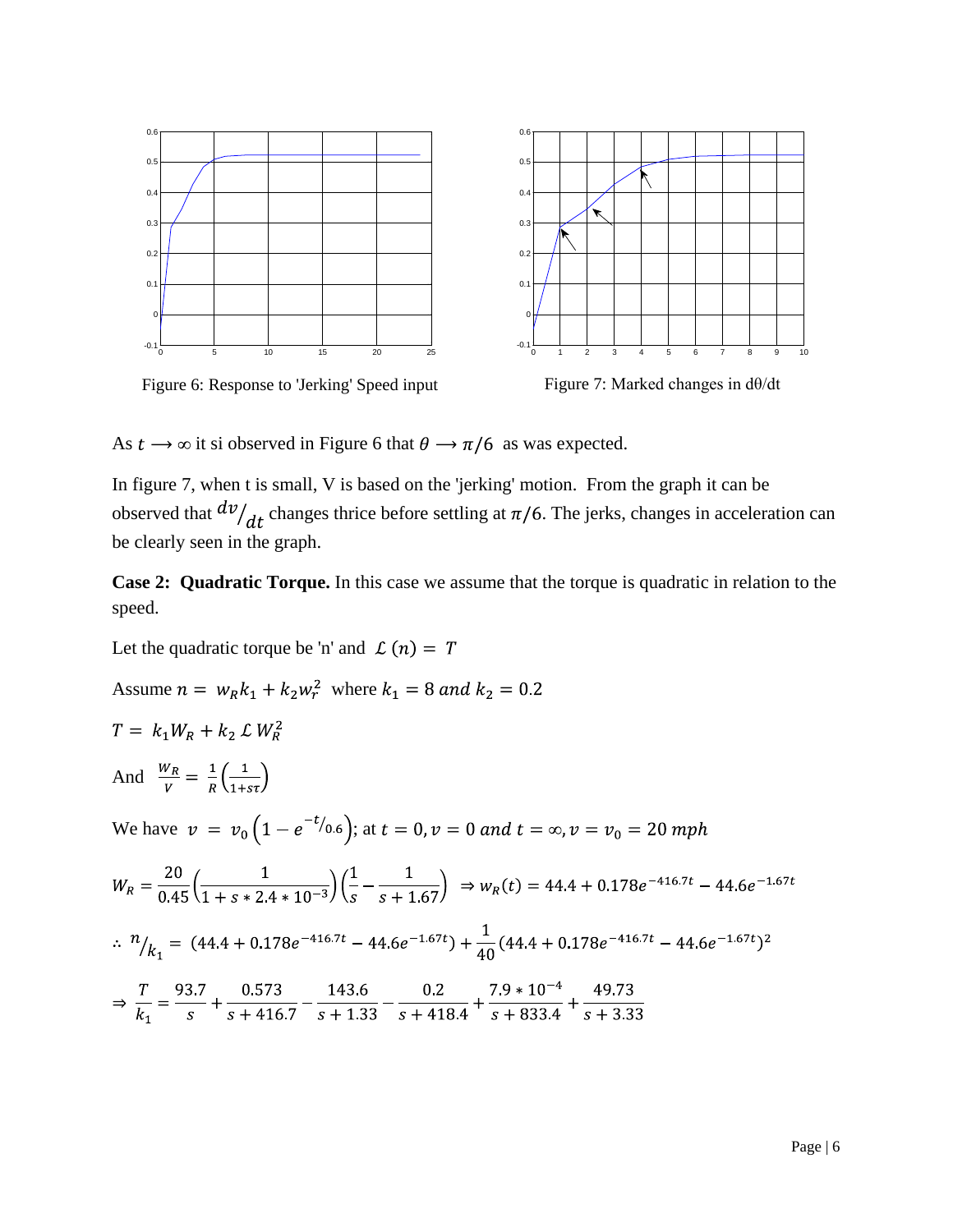$$
\Theta = T G k^* = 8 \left( \frac{93.7}{s} + \frac{0.573}{s + 416.7} - \frac{143.6}{s + 1.33} - \frac{0.2}{s + 418.4} + \frac{7.9 * 10^{-4}}{s + 833.4} + \frac{49.73}{s + 3.33} \right) \left( \frac{1}{4.05 * 10^{-4} * s^2 + 3.93 * 10^{-3} * s + 6.25 * 10^{-3}} \right) k^*
$$

Using the final value theorem  $s\Theta|_{s\to 0} = \Theta|_{t\to\infty}$ 

$$
\frac{\pi}{6} = 8 * 93.7 \left( \frac{1}{6.25 * 10^{-3}} \right) k^* \implies k^* = 1.39\pi * 10^{-6}
$$
\n
$$
\therefore \Theta = 0.523 + 6.29e^{-2t} - 3.7 * 10^{-3}e^{-7.7t} + 1.9
$$
\n
$$
* 10^{-7}e^{-416.7t} + 9.9 * 10^{-11}e^{-833.4t}
$$
\n
$$
- 60.7e^{-1.67t} - 74e^{-3.33t}
$$

Steady state error  $(e_{ss}) = r_{\infty} - y_{\infty}$ 

$$
(e_{ss}) = r_{\infty} - y_{\infty} = \frac{\pi}{6} - 0.523 = 0.11\%
$$



Figure 6: Response to quadratic torque

It is observed that when the torque is quadratic in relation to the speed  $\frac{dv}{dt}$  is very steep even though we assumed that speed (v) follows a gradual increase function. The graph looks similar to case 1A where the speed (v) is a step change and  $W_r \sim T$ .

#### **Case 3: Lookup Table**

Let us assume that V is unknown. However we do know that  $W_R = f(V) \Rightarrow W_R = \frac{V_{\infty}}{R}$ 

Since there is no physical and direct relation between v and θ, we used the torque to produce the desired angle of displacement of the speedometer needle.

Now torque is calculated using the following expression where the torque produced is quadratic in relation to the car's speed.

Torque 
$$
n = k_1(w_R) + k_2(w_R^2) + k_3(w_R^3) + k_4(w_R^4)
$$



Figure 7: Speed Vs Torque plot

Where  $k_1 = 8$ ;  $k_2 = {8 \choose 5 * 8} = 0.2$ ;  $k_3 = {0.2 \choose 40} = 5 * 10^{-3}$ ;  $k_2 = {8 \choose 40} = 1.25 * 10^{-4}$ 

A MATLAB code was used to generate the values of the torque at given speeds. Figure 7 shows the plot between the Torque and the Speed. Using the values of Torque the values for the needle displacement θ can be calculated as shown in Table 1 below.

| . .<br>w | —<br>_____ |  |
|----------|------------|--|
|          |            |  |